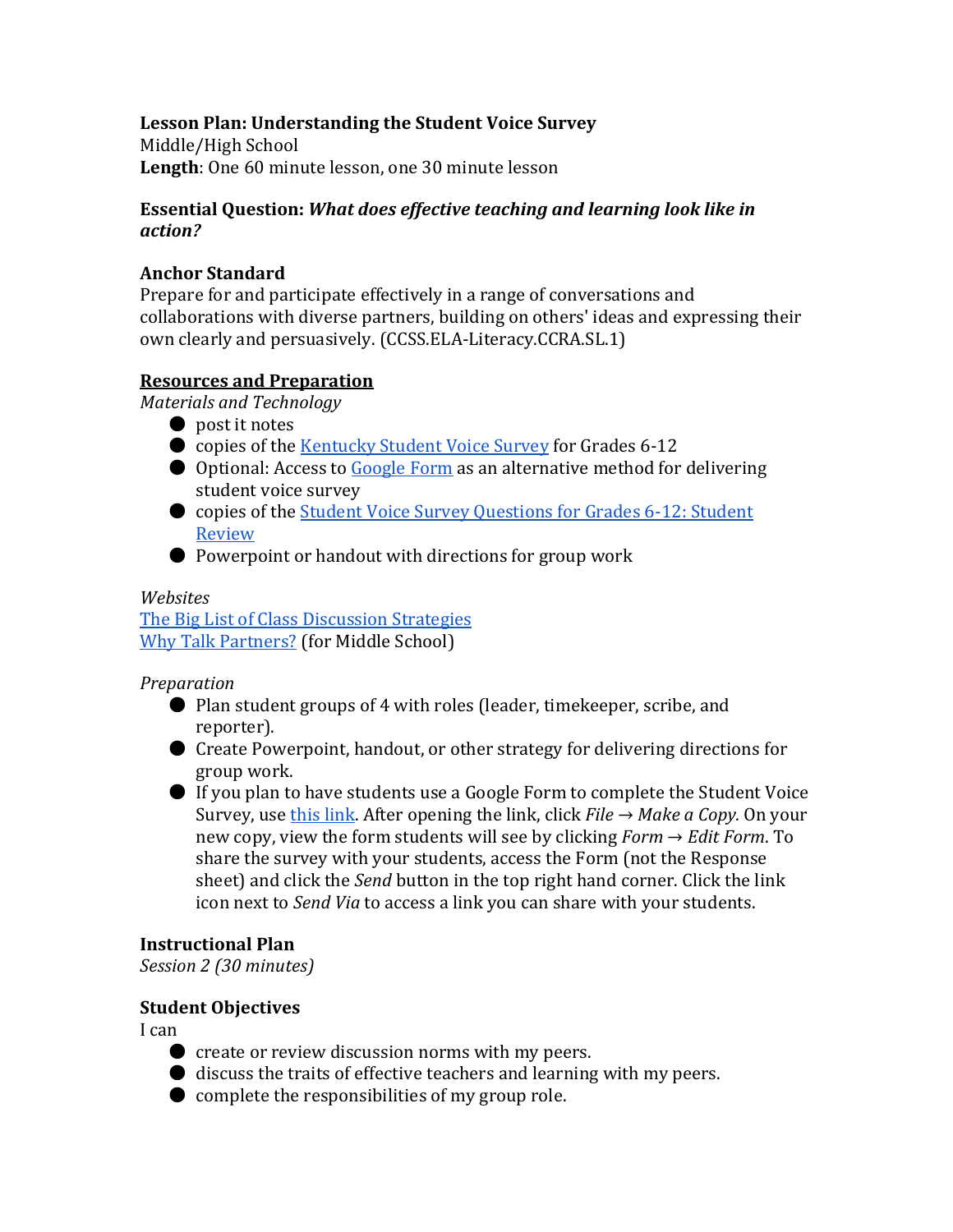● complete the Student Voice Survey to provide feedback for my teacher.

- 1. Initiate a class discussion with students to create or review norms for daily activities. What do we expect of ourselves? Our peers? Our teacher? What must we all do to make today successful?
- 2. Ask students to talk to a partner about the following questions:
	- a. Why is it important for students to provide feedback to teachers about what is and isn't working in class?
	- b. What suggestions do you have to make this class a better learning environment for you?

*Note for Middle School Teachers:* If students have not been introduced t[o Talk Partners t](http://education.ky.gov/educational/rta/documents/rtatalkpartners.pdf)his would be a good time to introduce the topic. Be sure students understand that to be good talk partners they need to sit knee to knee and follow the proper talk partner protocol.

- *Note for Middle School Teachers:* Before students start writing on their post-its, you may 3. When they have finished talking to their partners, ask students to write their answers on post it notes and place them in no particular arrangement on a wall, whiteboard, or chart paper to create an [affinity map.](http://www.cultofpedagogy.com/speaking-listening-techniques/) want to discuss and give examples of hurtful and helpful feedback so students understand the difference. Students may think giving critical feedback is hurtful rather than helpful, and you may have to help them change that mindset.
- 4. When students are finished posting their ideas, ask them to begin grouping them into similar categories, then label the categories and discuss why the ideas fit within them, how the categories relate to one another, and so on.
- 3. Inform students that they will be discussing the aspects and characteristics of effective learning environments, working together to understand the prompts on the student voice survey, and then completing the survey individually.
- 4. Project or display student groups and inform students of the responsibilities for each role.
	- discussion. a. The **leader** will read directions aloud and lead the group through
	- b. The **timekeeper** will keep track of time and keep group on task.
	- c. The **scribe** will take notes for the group.
	- d. The **reporter** will present the group's ideas.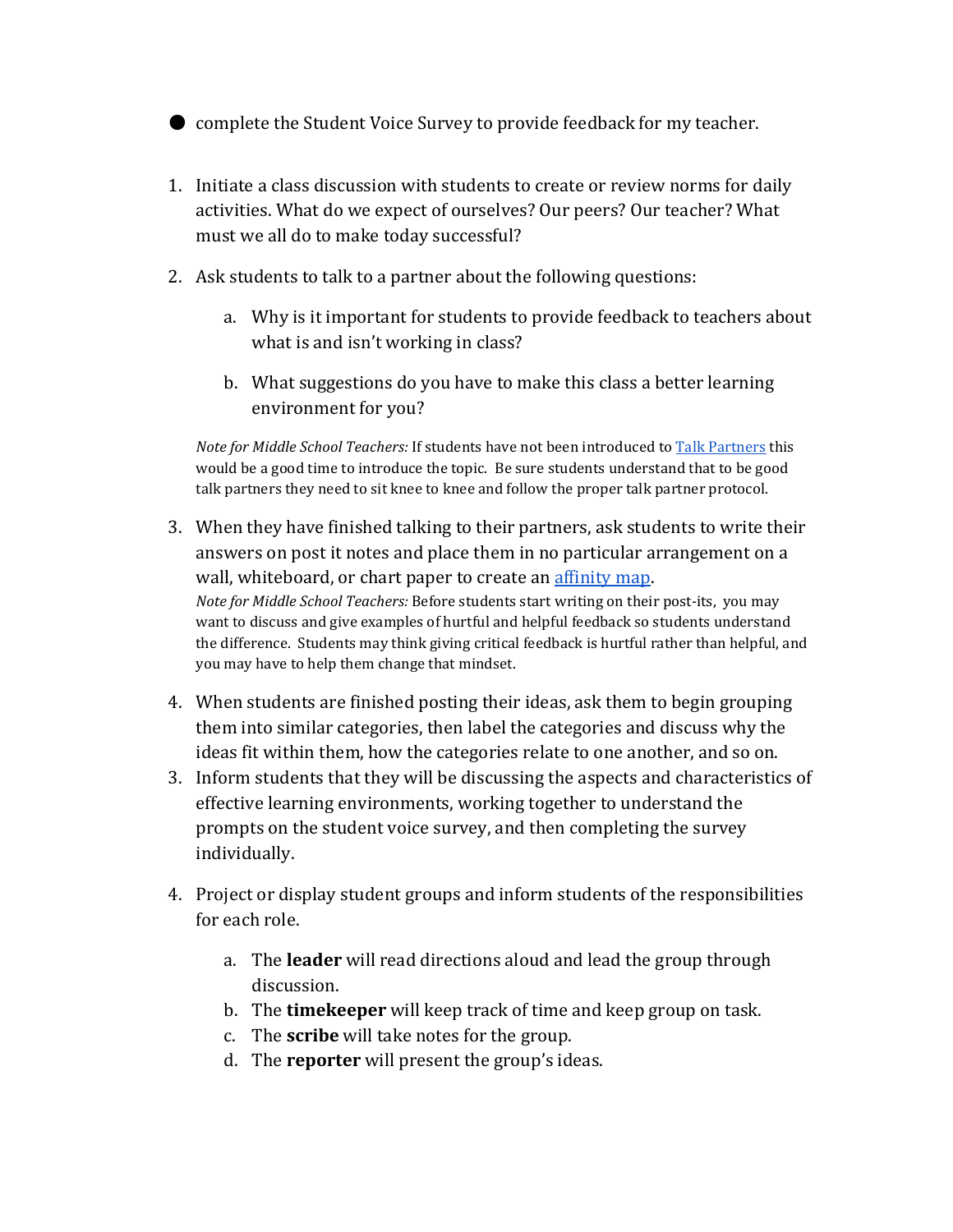<u>T</u>ransparency<u>, U</u>nderstand, <u>D</u>iscipline, <u>E</u>ngage, <u>N</u>urture, <u>T</u>rust). 5. Distribute copies of th[e Student Voice Survey Student Review](https://drive.google.com/drive/folders/0B8XNLJ-E6AlMSlBUTGpnZjFlUVU) for grades 6-12 and assign each group *one* section of the Student Voice Survey. (Support,

*Note for Middle School Teachers:* It may be helpful to model possible answers in one of the sections before assigning the other sections to groups.

- 6. Project or display the following directions and prompt the student leader to begin reading them: *We are going to work together to complete our assigned section of theStudent [Voice Survey Student Review](https://drive.google.com/drive/folders/0B8XNLJ-E6AlMSlBUTGpnZjFlUVU) handout, which will help us to summarize the prompts and describe what they might look like in action. The scribe should be recording our answers while the timekeeper tracks 5 minutes and keeps the group on task.*
- Have listening students record what the reporter shares to complete the rest 7. When the groups are finished, ask the reporter from each group to share out. of their handout.
- notes you took as a reference. What differences or similarities do they notice, 8. Finally, ask students if the Student Voice Survey describes a teacher and classroom like the one they imagined at the beginning of the lesson, using the and what is the significance?
- 9. Explain that the purpose of the Student Voice Survey is to gather honest feedback from your students so that you can improve, and that you plan to share the results with them to plan for improvement.
- 10. Ask students to complete the Student Voice Survey.

#### *Session 2 (30 minutes)*  **Student Objectives**

I can:

- discuss ways my teacher and I, along with my peers, can improve teaching and learning in our class.
- create a plan to improve teaching and learning.
- 1. At the beginning of class, share the results of the Student Voice Survey with your students. For the purpose of discussion, select one area that you would like to focus on for this lesson.
- 2. Explain the [structure of a snowball discussion](http://www.cultofpedagogy.com/speaking-listening-techniques/) and use the reflection questions below to engage students in a discussion about how you might